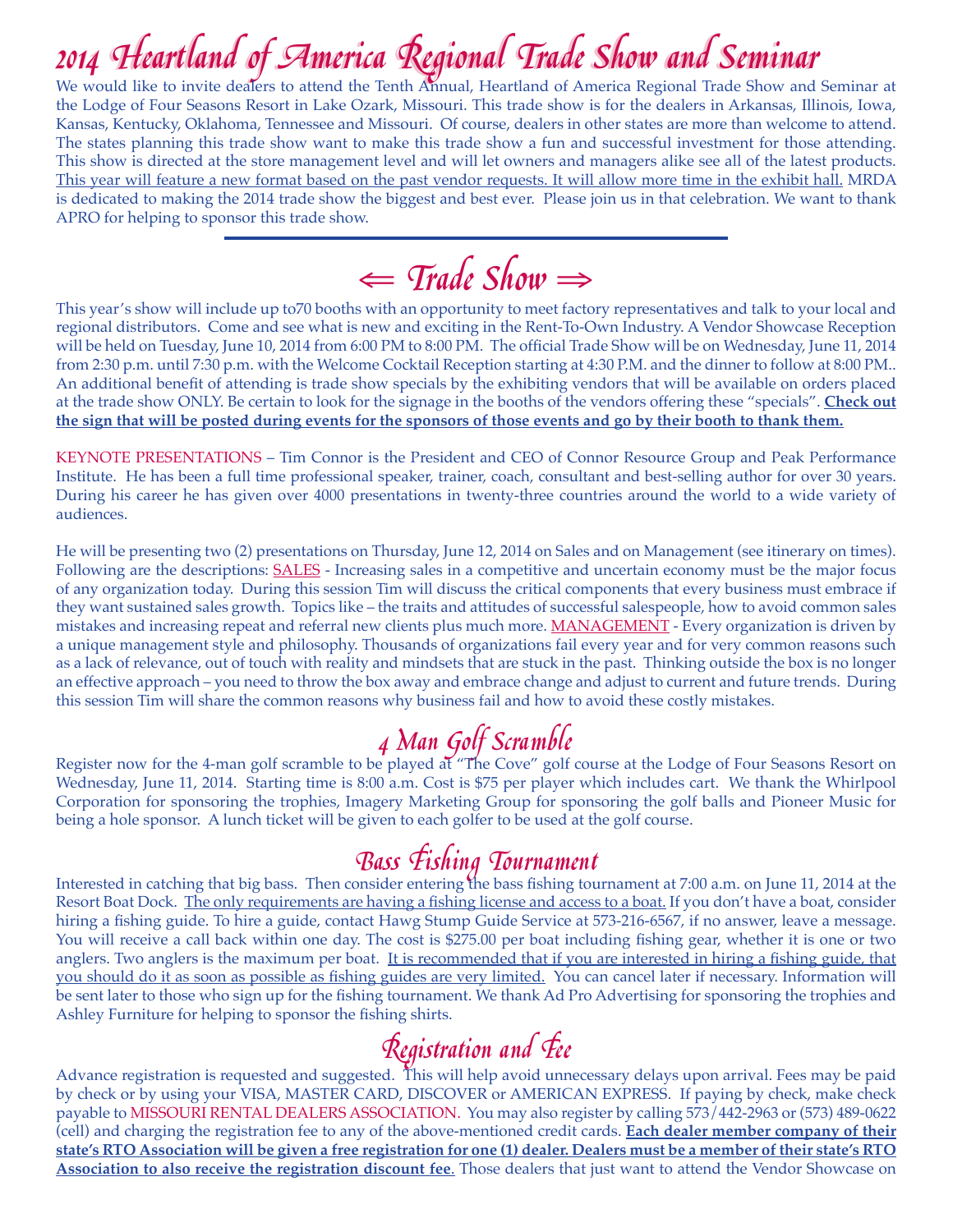Wednesday, may do so for FREE. Meal tickets for the other functions may be purchased individually. You may also indicate and pay for a specific number of dealers and guests, but submit their names by June 4, 2014. **In addition, the MRDA is offering to first time member companies and/or member companies that have not been in attendance at the MRDA trade show within the past 2 years, one (1) free hotel room night per company**.

Lodging<br>Participants should make their own hotel arrangements. The Lodge of Four Seasons Resort (888/265-5500 or 573/365-3000) is holding a limited block of rooms for the Heartland of America Regional Trade Show and Seminar until May 9, 2014. After May 9, 2014, rooms will be reserved on a space available basis only. The room rate is \$114 per night, plus tax for one to two persons per room. You can make your reservations on line by using the online link as follows: https://bookings.ihotelier.com/bookings.jsp?groupID=1196992&hotelID=17336

 $\mathcal{R}$ efunds<br>Full refund of fees minus a \$15 processing fee will be made if WRITTEN notice of cancellation of registration is received by May 23, 2014. Half of the registration fee minus the processing fee will be made after this date. No refunds will be made unless WRITTEN notice of cancellation is received prior to the opening date of the trade show. FOR GOLF: Cancellations must be received prior to June 3, 2014 in order to receive a full refund. After this date, NO refunds will be given as per the golf club.

# ⇐ Tentative Itinerary<sup>⇒</sup>

## Tuesday, June 10<sup>th</sup>

| 10:00 AM to 6:00 PM Vendor booth set-up |                                       |
|-----------------------------------------|---------------------------------------|
|                                         | <b>Early Registration for Dealers</b> |
| 6:00 PM to 8:00 PM                      | Welcome Reception - Exhibit hall      |

*(Please indicate, on the registration form, if you plan on attending this Welcome Reception)*

## **Wednesday, June 11<sup>th</sup>**

| 7:00 AM            | Bass Fishing Tournament – Lodge of Four Seasons Resort Boat Dock (Fishing License &<br>access to boat NEEDED) (See "Bass Fishing Tournament" for fishing guide information) |
|--------------------|-----------------------------------------------------------------------------------------------------------------------------------------------------------------------------|
| 8:00 AM            | Golf Tournament, "The Cove" at Lodge of Four Seasons Resort (Shotgun Start)                                                                                                 |
| 9:00 AM to 2:00 PM | Additional Vendor set-up time                                                                                                                                               |
| 1:00 PM to 6:00 PM | Registration - Exhibit Hall - Rooms will not be available until after 4:00 PM                                                                                               |
| 2:30 to 7:30 PM    | Vendor Showcase with Cocktail Reception in Exhibit Hall                                                                                                                     |
|                    | *** Casual Dress*** Drawing for attendance prizes                                                                                                                           |
| 8:00 PM            | Dinner - Marbella Ballroom B <sup>**</sup> Casual Dress <sup>**</sup>                                                                                                       |
| 9:00 PM            | Awards Presentation - Marbella Ballroom B                                                                                                                                   |

After dinner party continues in the Thirst lounge or lobby bar.

## **Thursday, June 12<sup>th</sup>**

|                            | 7:45 AM to 8:45 AM Buffet Breakfast – (Casual Dress) – Marbella Ballroom      |
|----------------------------|-------------------------------------------------------------------------------|
|                            | 9:00 AM to 10:00 AM Presentation on Sales (see description in brochure)       |
| 10:00 AM to 10:15 AM Break |                                                                               |
|                            | 10:15 AM to 11:15 AM Presentation on Management (see description in brochure) |
|                            | 11:15 AM to Noon PAC raffle drawings and adjournment - Marbella Ballroom      |
|                            | 12:30 PM - 1:30 PM Optional State Association Meetings                        |

\*\*\* Hotel Checkout is by 11:00 A.M. \*\*\* You may wish to checkout before 9:00 AM on Thursday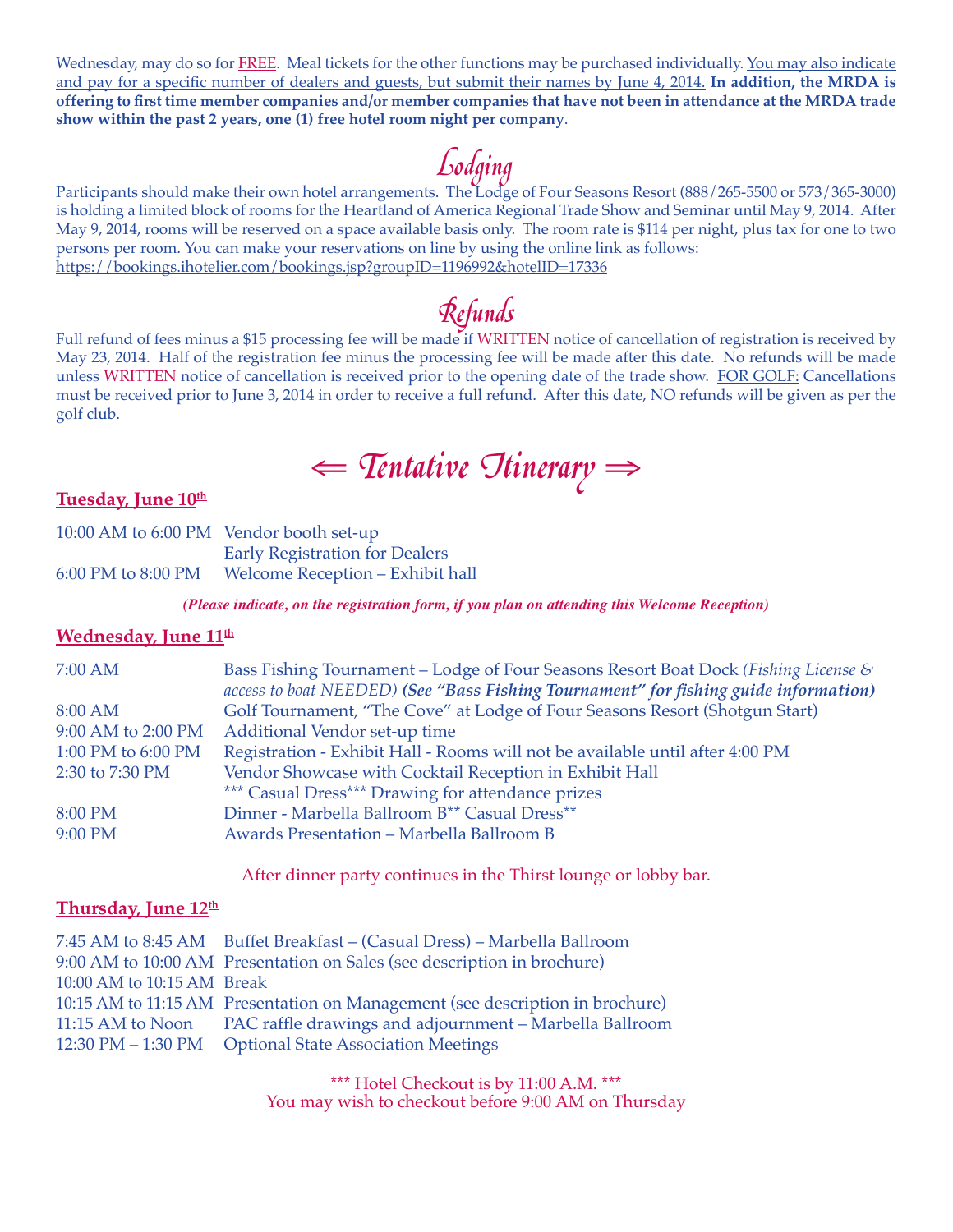## 2014 Heartland of America Regional Trade Show & Seminar Registration Form June 10–12 • Lodge of Four Seasons Resort • Lake Ozark, Missouri

Please print or type-one (1) form per registrant & spouse/guest. (Please note: personal guest is defined as "significant other" or immediate family member) You may photocopy this form. A written confirmation will be sent to you prior to the Trade Show. If your registration is received after June 4, 2014, it will be treated as an on-site registration and no confirmation will be sent.

| NOTE: Exhibitors should not use this form, as they will receive a special badge form with exhibitor information. No soliciting<br>will be allowed at any social function or on the trade show floor by non-exhibiting vendors. For information on exhibiting<br>at the trade show call (573) 442-2963 or e-mail steineraa@aol.com or go to www.morentaldealers.com<br>Full registration includes Tuesday Reception & Dinner Wednesday and drink tickets, Breakfast Thursday and breaks, keynote | <b>FULL REGISTRATION</b>                                                                                                                                                                      |                                                                                                                                                                                                 |  |  |  |
|-------------------------------------------------------------------------------------------------------------------------------------------------------------------------------------------------------------------------------------------------------------------------------------------------------------------------------------------------------------------------------------------------------------------------------------------------------------------------------------------------|-----------------------------------------------------------------------------------------------------------------------------------------------------------------------------------------------|-------------------------------------------------------------------------------------------------------------------------------------------------------------------------------------------------|--|--|--|
| presentations, and entrance to exhibit hall. Golf Tournament NOT INCLUDED. Tickets will be issued for all meal events.                                                                                                                                                                                                                                                                                                                                                                          |                                                                                                                                                                                               |                                                                                                                                                                                                 |  |  |  |
| If your registration is postmarked:<br><b>Member Dealers/Employees</b><br>Member/Employee's Spouse/Guest<br>One (1) Free Member Dealer per Organization<br>Non-Member Dealers/Employees<br>Non-Member Dealers/Employee's Spouse/Guest<br>Attending: Wednesday Vendor Showcase ONLY<br>Tuesday Reception - ONLY<br>Wednesday dinner - ONLY<br>Thursday Breakfast - ONLY<br>Golf Tournament: "2014 Heartland of America Golf Tournament" Wednesday, June 11, 2014. Starting time 8:00 AM at       | <b>BEFORE</b><br>May 24, 2014<br>$\Box$ \$35.00<br>$\Box$ \$35.00<br>$\Box$ FREE<br>$\Box$ \$100.00<br>$\Box$ \$100.00<br>$\Box$ FREE<br>$\Box$ \$ 20.00<br>$\Box$ \$60.00<br>$\Box$ \$ 25.00 | May 24, 2014<br><b>OR AFTER</b><br>$\Box$ \$50.00<br>$\Box$ \$50.00<br>$\Box$ FREE<br>$\Box$ \$150.00<br>$\Box$ \$150.00<br>$\Box$ FREE<br>$\Box$ \$ 20.00<br>$\Box$ \$60.00<br>$\Box$ \$ 25.00 |  |  |  |
| "The Cove" golf course at the Resort. Cost is \$75.00/player, which includes cart.                                                                                                                                                                                                                                                                                                                                                                                                              |                                                                                                                                                                                               |                                                                                                                                                                                                 |  |  |  |
|                                                                                                                                                                                                                                                                                                                                                                                                                                                                                                 |                                                                                                                                                                                               |                                                                                                                                                                                                 |  |  |  |
| ADD ALL FEES DUE AND ENTER TOTAL HERE:                                                                                                                                                                                                                                                                                                                                                                                                                                                          |                                                                                                                                                                                               | TOTAL \$                                                                                                                                                                                        |  |  |  |
| $\Box$ Yes, I (we) will attend the Welcome Reception on June 10, 2014. (Please indicate for food purpose)                                                                                                                                                                                                                                                                                                                                                                                       |                                                                                                                                                                                               |                                                                                                                                                                                                 |  |  |  |
| Yes, sign me up for the Bass Fishing Tournament on June 11, 2014. SHIRT SIZE:                                                                                                                                                                                                                                                                                                                                                                                                                   |                                                                                                                                                                                               |                                                                                                                                                                                                 |  |  |  |
| $\Box$ Yes, I have indicated the number of dealers and guests above and <u>will send in their names by June 4, 2014.</u>                                                                                                                                                                                                                                                                                                                                                                        |                                                                                                                                                                                               |                                                                                                                                                                                                 |  |  |  |
| □ Check enclosed. Mail completed application with payment to: Missouri Rental Dealers Association, 501 S. Cedar Lake<br>Drive, Columbia, Missouri 65203.                                                                                                                                                                                                                                                                                                                                        |                                                                                                                                                                                               |                                                                                                                                                                                                 |  |  |  |
| CREDIT CARD PAYMENT: Please charge my U VISA UMASTERCARD U DISCOVER U AMERICAN EXPRESS                                                                                                                                                                                                                                                                                                                                                                                                          |                                                                                                                                                                                               |                                                                                                                                                                                                 |  |  |  |
|                                                                                                                                                                                                                                                                                                                                                                                                                                                                                                 |                                                                                                                                                                                               |                                                                                                                                                                                                 |  |  |  |
|                                                                                                                                                                                                                                                                                                                                                                                                                                                                                                 |                                                                                                                                                                                               |                                                                                                                                                                                                 |  |  |  |
| You may register by calling 573-442-2963 or 573-489-0622 or FAX to 573-875-8158 and charging the fee to<br>your VISA, MASTERCARD, or AMERICAN EXPRESS.                                                                                                                                                                                                                                                                                                                                          |                                                                                                                                                                                               |                                                                                                                                                                                                 |  |  |  |

Each registrant MUST fill out a separate registration form or pay for a certain number of people & submit names by 6/4/2014.